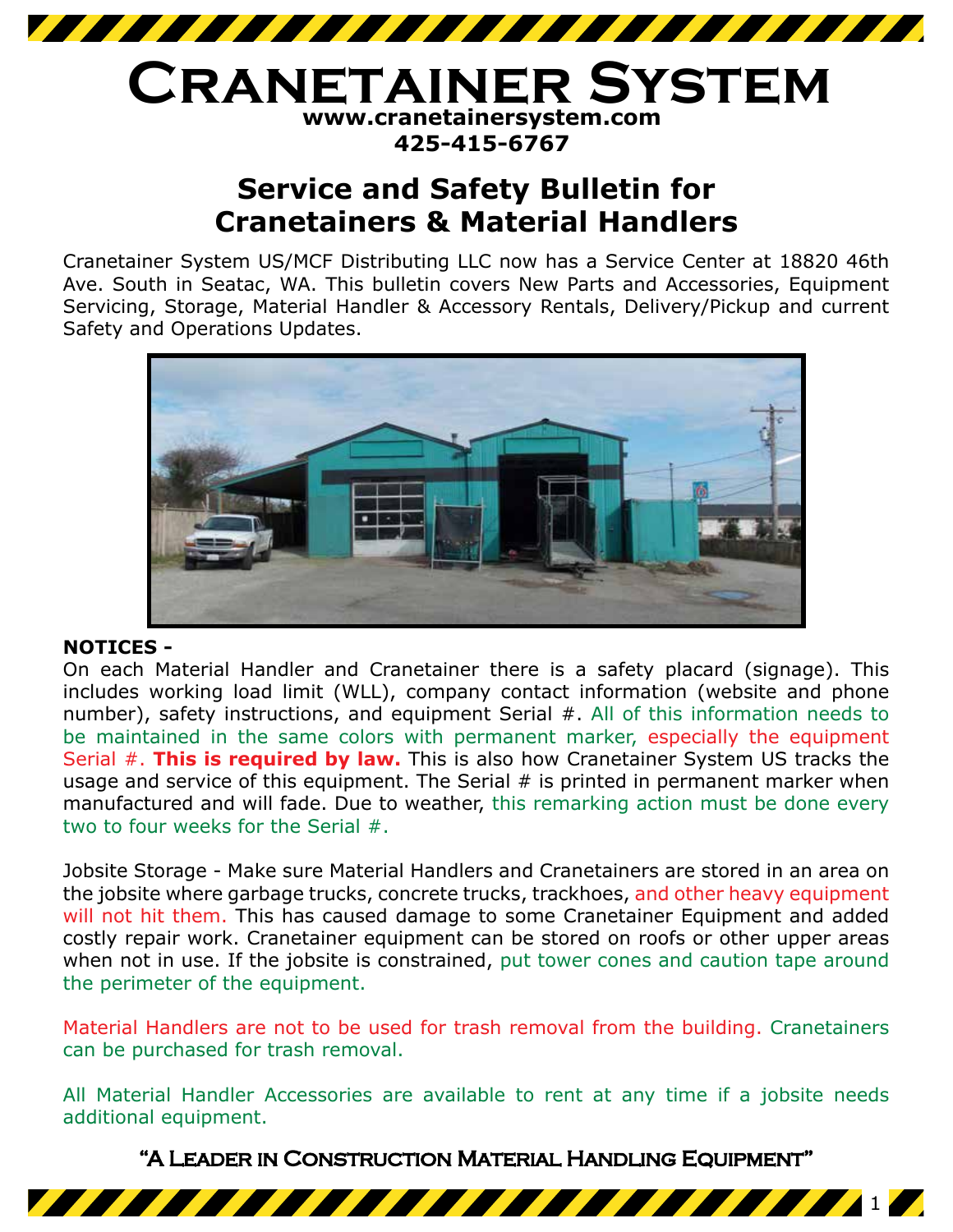

## **EQUIPMENT SERVICING**

All Material Handlers and Cranetainers should be periodically cleaned and serviced. This includes disassembly, pressure washing and inspection. Our technicians will inspect all metal components and thoroughly examine the equipment for any damaged or compromised welds and the fabric sections will be checked for excess wear and tear. At this time any necessary fabric or welding repairs will be completed.

This service is required after the completion of each Rental Period. If Cranetainers or Material Handlers are Company owned, this process should be done in between each job. This will ensure the safety and optimal performance of the equipment.





#### **EQUIPMENT TRANSPORT**

2

Cranetainer System can pick up equipment at the completed jobsite, service it, and deliver it to the next jobsite. We can also transport equipment from jobsite to jobsite for customers.

Contact Cranetainer System for jobsite service. Our service truck carries any replacement parts or accessories you may need.

#### **STORAGE**

Our facility offers fenced and covered storage for Material Handlers and Cranetainers for customers who need storage in between projects. When not in use for extended periods of time, the Cranetainer and Material Handler fabric should be cleaned, rolled up, and stored indoors. Leaving this material unused and exposed to the elements may compromise the integrity of the fabric.

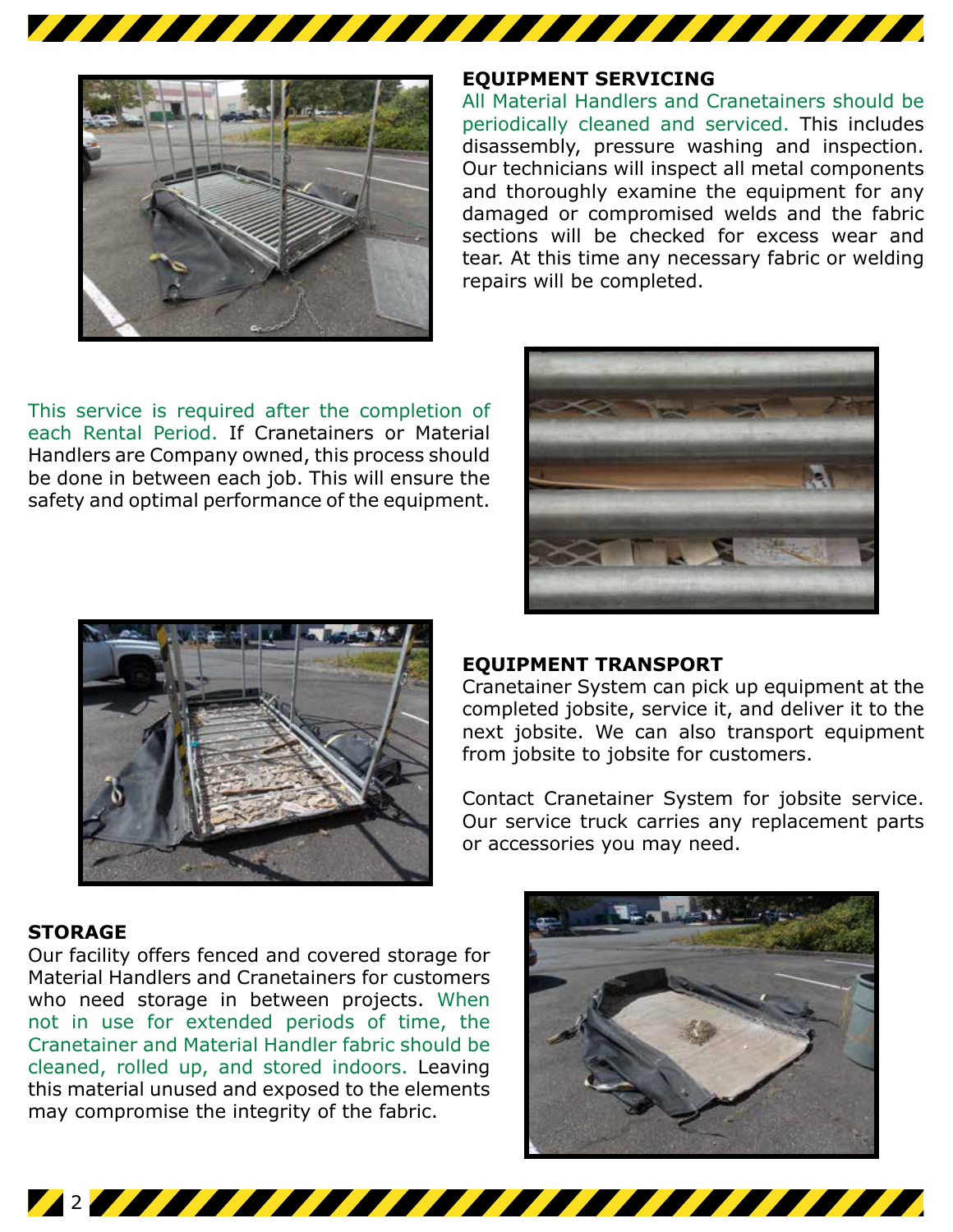

#### **CRANETAINER SYSTEM ACCESSORIES**

All Cranetainer System Accessories for Cranetainers and Material Handlers are designed to facilitate the proper and safe use of the equipment. Many of these accessories are listed in this bulletin. Make sure all workers understand their purpose and have the necessary accessories available at each job site to operate the equipment safely.

30 SIMBO 200 SIMBO 200 SIMBO 200 SIMBO 200 SIMBO 200 SIMBO 200 SIMBO 200 SIMBO 200 SIMBO 200 SIMBO 200 SIMBO 20

## **FORKLIFT RACK AND ACCESSORIES**

The Forklift Rack and Accessories allow the Material Handler to be operated with a 10,000 lb high reach forklift. The four orange Stabilizing Straps stabilize the Material Handler on the Forklift Rack by connecting them to the links on the top section of the Material Handler and the aligning links on the Forklift Rack.

**The Stabilizing Straps are there only for the purpose of stabilizing the Material Handler when driven over rough terrain or curbs. DO NOT EVER LIFT THE MATERIAL HANDLER FROM THE FOUR-WAYS (with a crane or forklift) WITH THE FORKLIFT RACK ATTACHED TO THE MATERIAL HANDLER BY THE STABILIZING STRAPS.**

The Forklift Rack and the Material Handler are two separate components. The Forklift Rack is only to be used when operating the Material Handler with a forklift, not a crane.





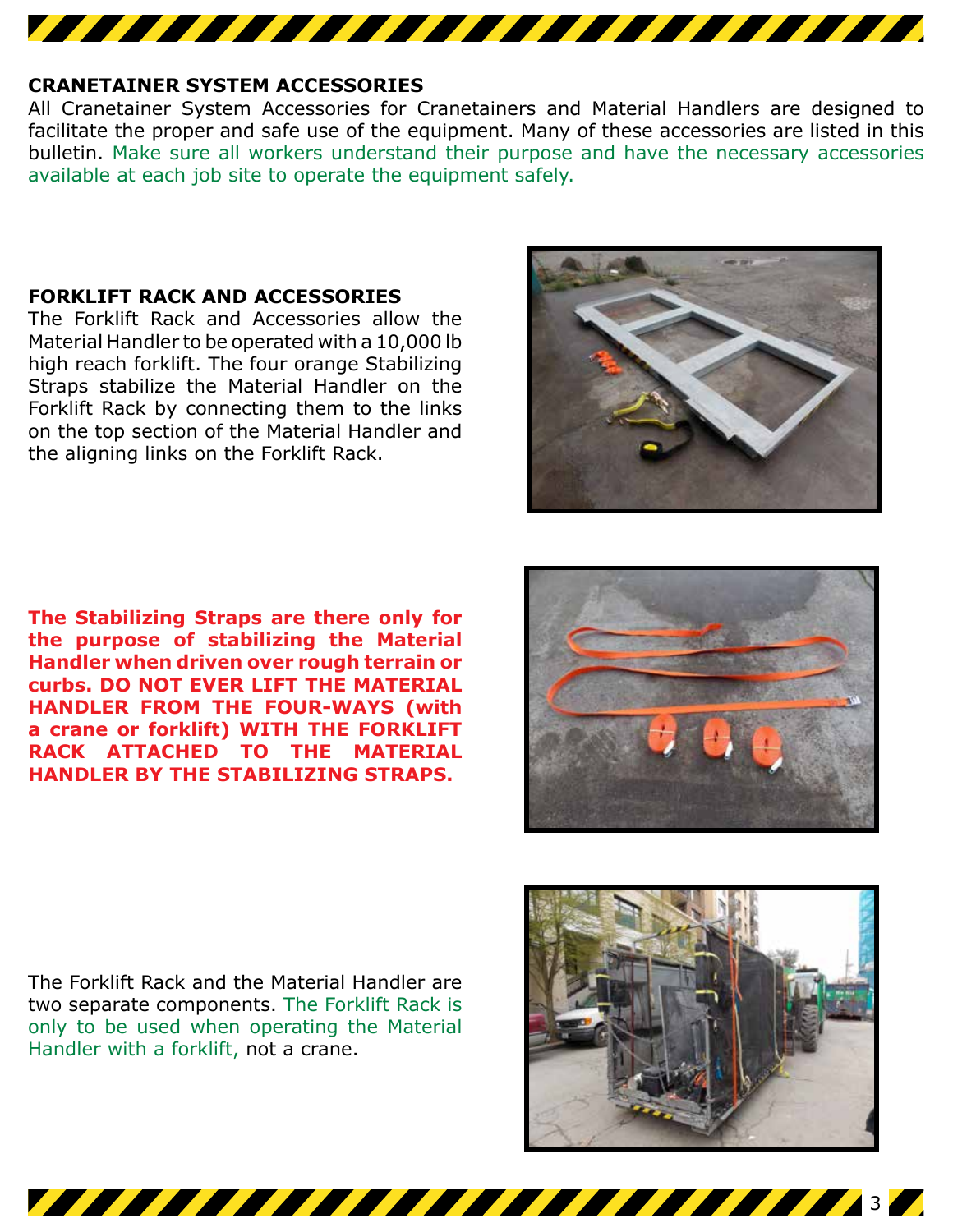

The Forklift Ratchet Tie Down is comprised of two components: a ratchet end and a tail end. The tail end has three black Fabric Guards that need to be slid into place on the sharp edges of the forklift cage.

These Fabric Guards protect the actual strap from being cut or damaged when under tension. If these black Fabric Guards are missing, contact us for replacement.





All components and accessories are necessary for the proper operation of the equipment. This Material Handler was operated without a Ratchet Tie Down Strap and due to operator error was dropped from 20 feet in the air. It landed on the concrete causing severe damage to the Material Handler.

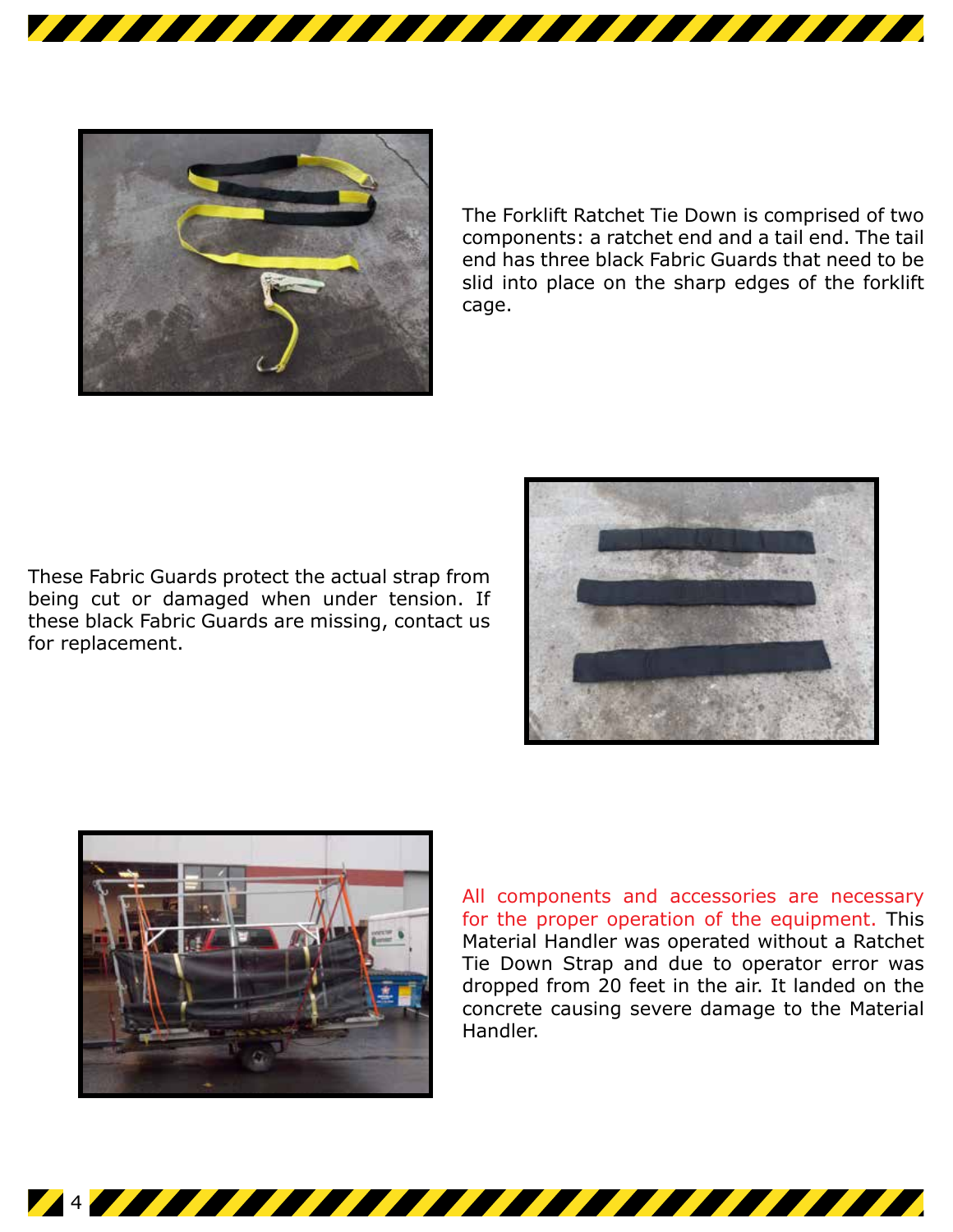

#### **SECURING SPIKES**

When using a removable guardrail system, Cranetainer System has load tested and approved this type of spike for use with our Guardrail Chains.

5





### **RETRIEVAL POLE**

When using a crane, the Material Handler can approach the building facing the wrong direction. So workers don't have to reach and extend outside the edge of the building, the retrieval pole joins together to make a ten foot tool which allows workers to turn the Material Handler the right direction. It can also be used to retrieve small items from inside the Material Handler.



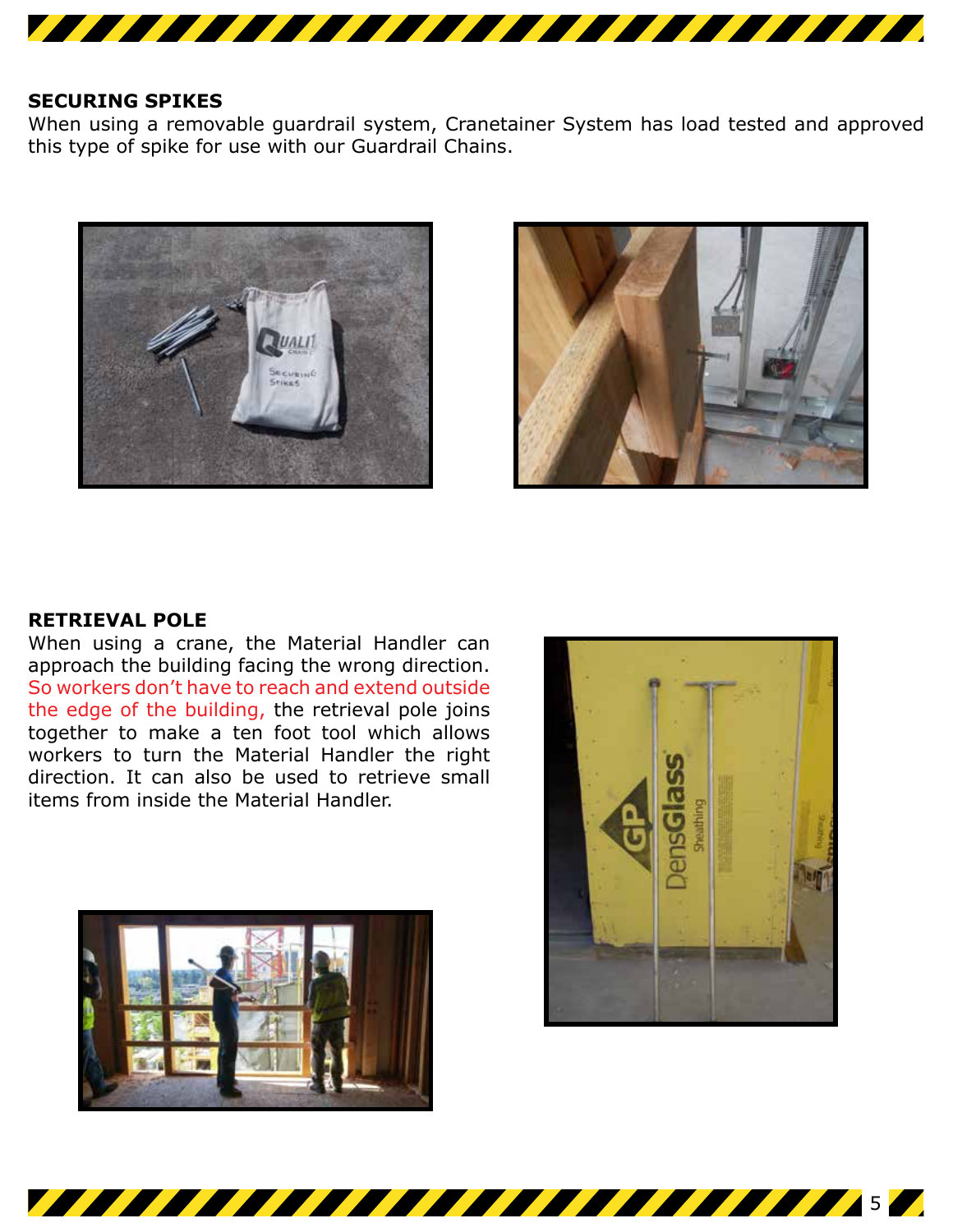

6



## **TOP SECTIONS**

Material Handler Top Sections come in different heights and designs. Top Sections for crane operation have corner and cross section support for strength.

Top Section Support Brackets are used to reduce Material Handler height when operating with a forklift in low clearance areas, such as parking garages, or where height is restricted due to overhangs. If the jobsite needs a component it does not own, all accessories and components are available for rent.





DO NOT EVER OPERATE THE MATERIAL HANDLER WITH A CRANE OR FORKLIFT WITHOUT ONE OF THESE ACCESSORIES ATTACHED AS A TOP SECTION.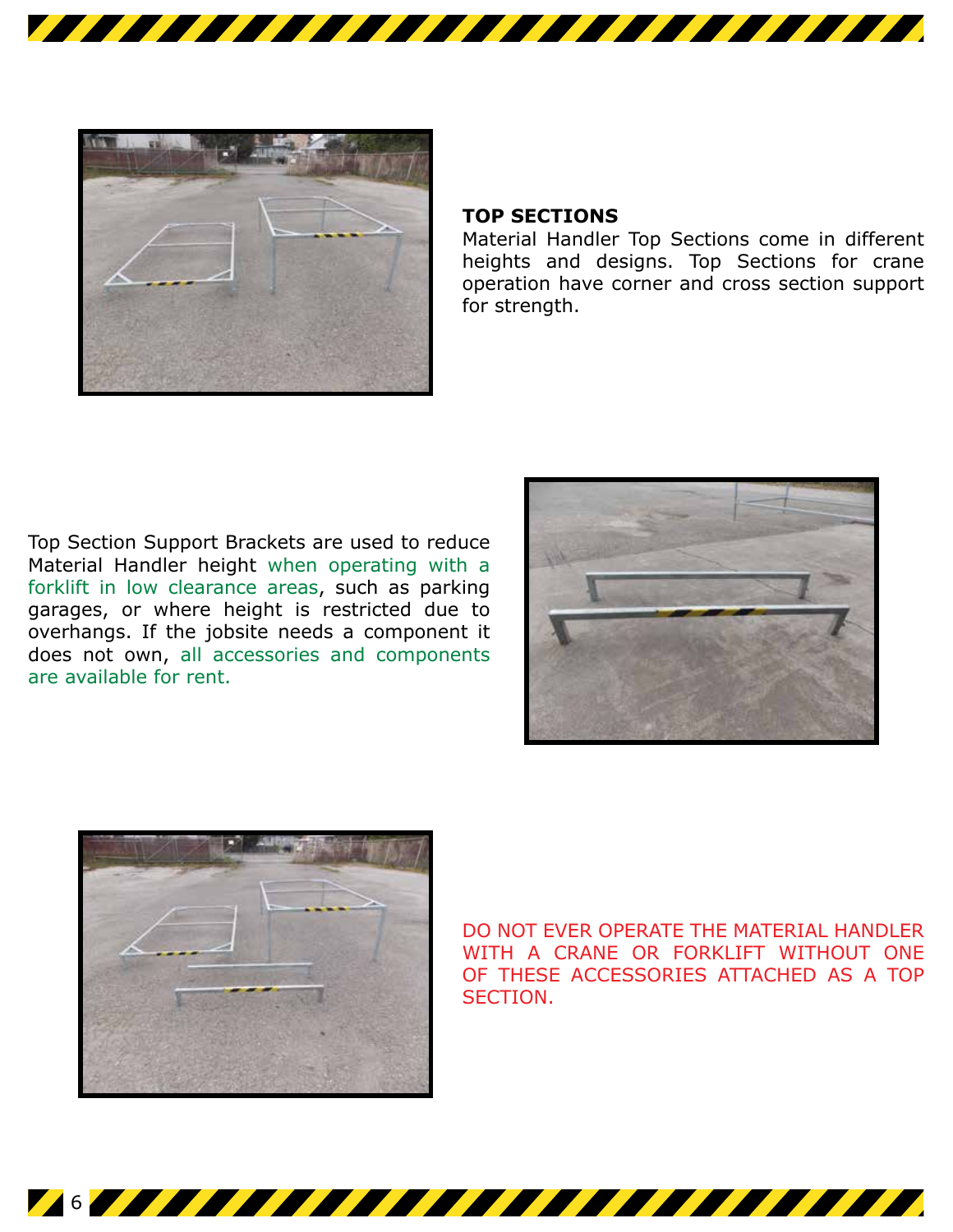

#### **BASE STABILIZERS**

Base Stabilizers are a load rated, adjustable rack that allows workers to load the Material Handler directly off the back of a truck without having to lower the material to the ground first.

Workers cannot enter the Material Handler when only the front of the Material Handler is supported by the truck. Both the front and the back have to be fully supported with no tension on the fourway. This does not apply when using a forklift.





Using the Base Stabilizer will prevent workers from operating under non-compliant and hazardous situations.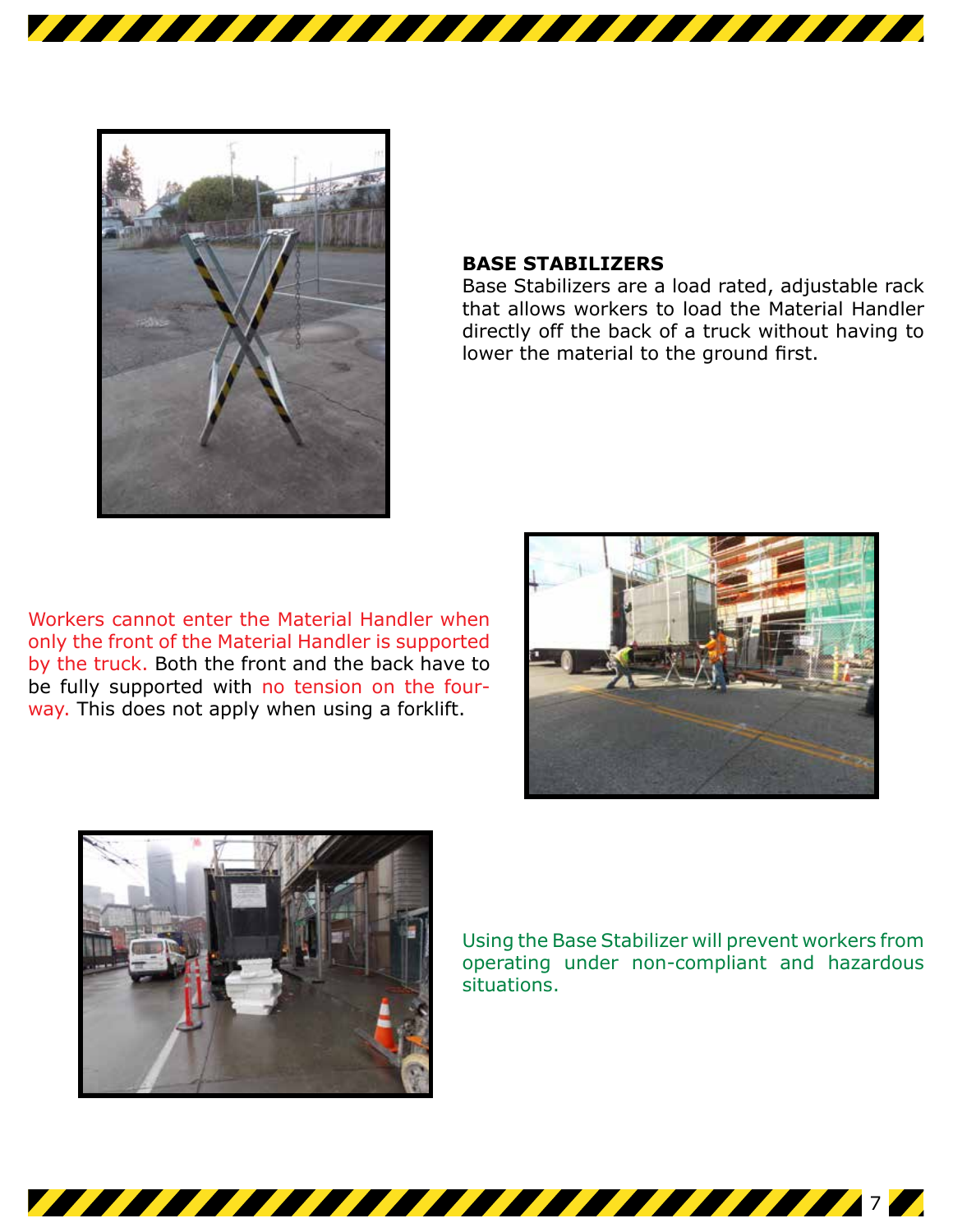

<u> 1977 - 1977 - 1977 - 1977 - 1977 - 1977 - 1977 - 1977 - 1977 - 1977 - 1977 - 1977 - 1977 - 1977 - 1977 - 19</u>

## **RACK AND TRACK SYSTEM/COUNTERTOPS**

Due to the extreme weight of granite and quartz countertops a hazardous situation can arise. If countertops are moved without the right equipment, exposure to injury and monetary loss can be catastrophic if an incident occurs.

Cranetainer System has developed different systems to move granite and quartz countertops into the structure.





8

This includes the Rack and Track System, conventional Roller Pad, and Solid Floor. Consult Cranetainer System to develop the best technique for moving countertops into your structure.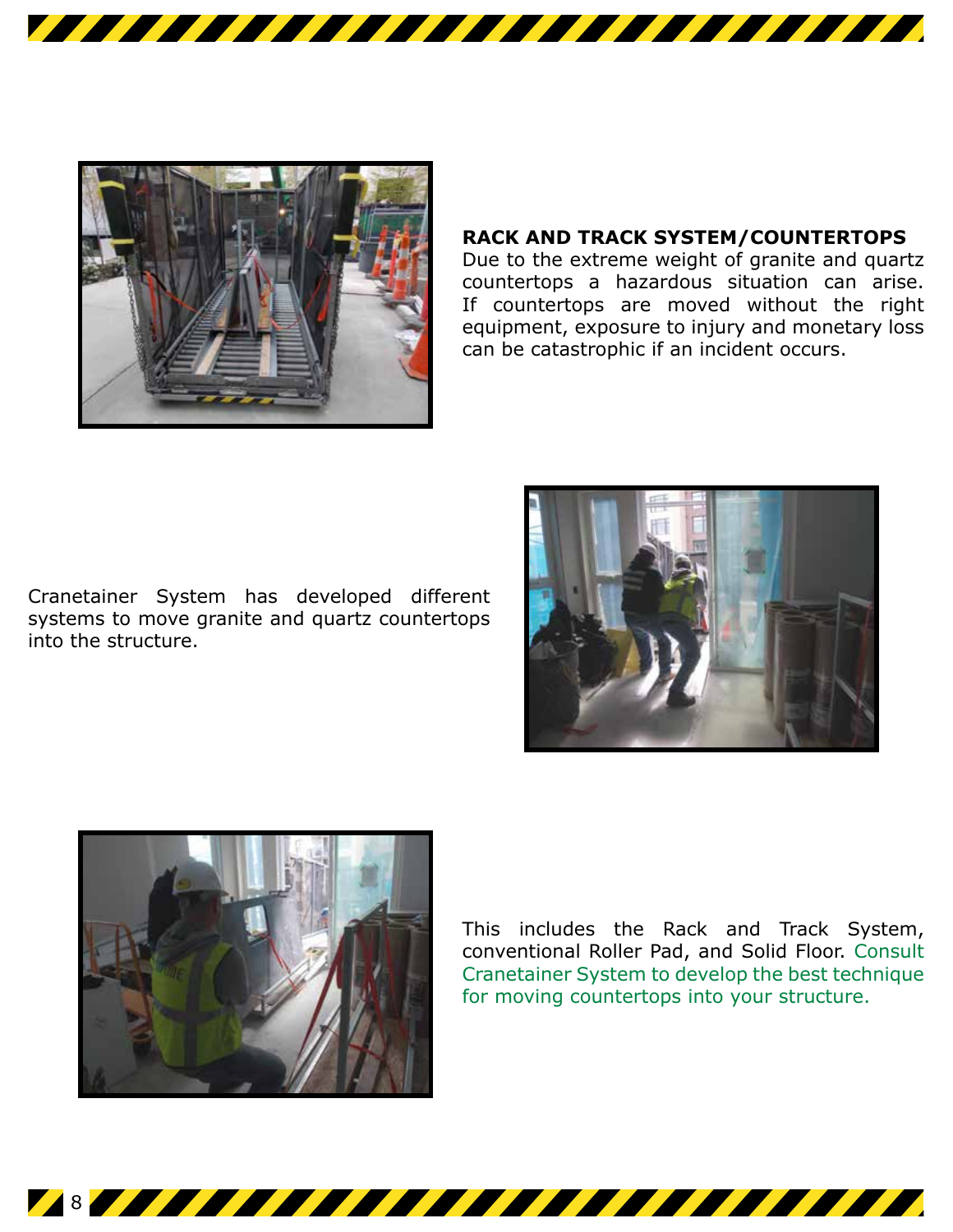



## **BUMPERS/SILL BUMPERS**

Bumpers attach vertically or horizontally to the front of the Material Handler to help protect glass, finished metal, railings, and other delicate surfaces from scratches and damage. Sill bumpers are free floating and can be hung from a window or door sill for protection as well.

<u> 1977 - 1977 - 1977 - 1978 - 1979 - 1979 - 1979 - 1979 - 1979 - 1979 - 1979 - 1979 - 1979 - 1979 - 1979 - 19</u>







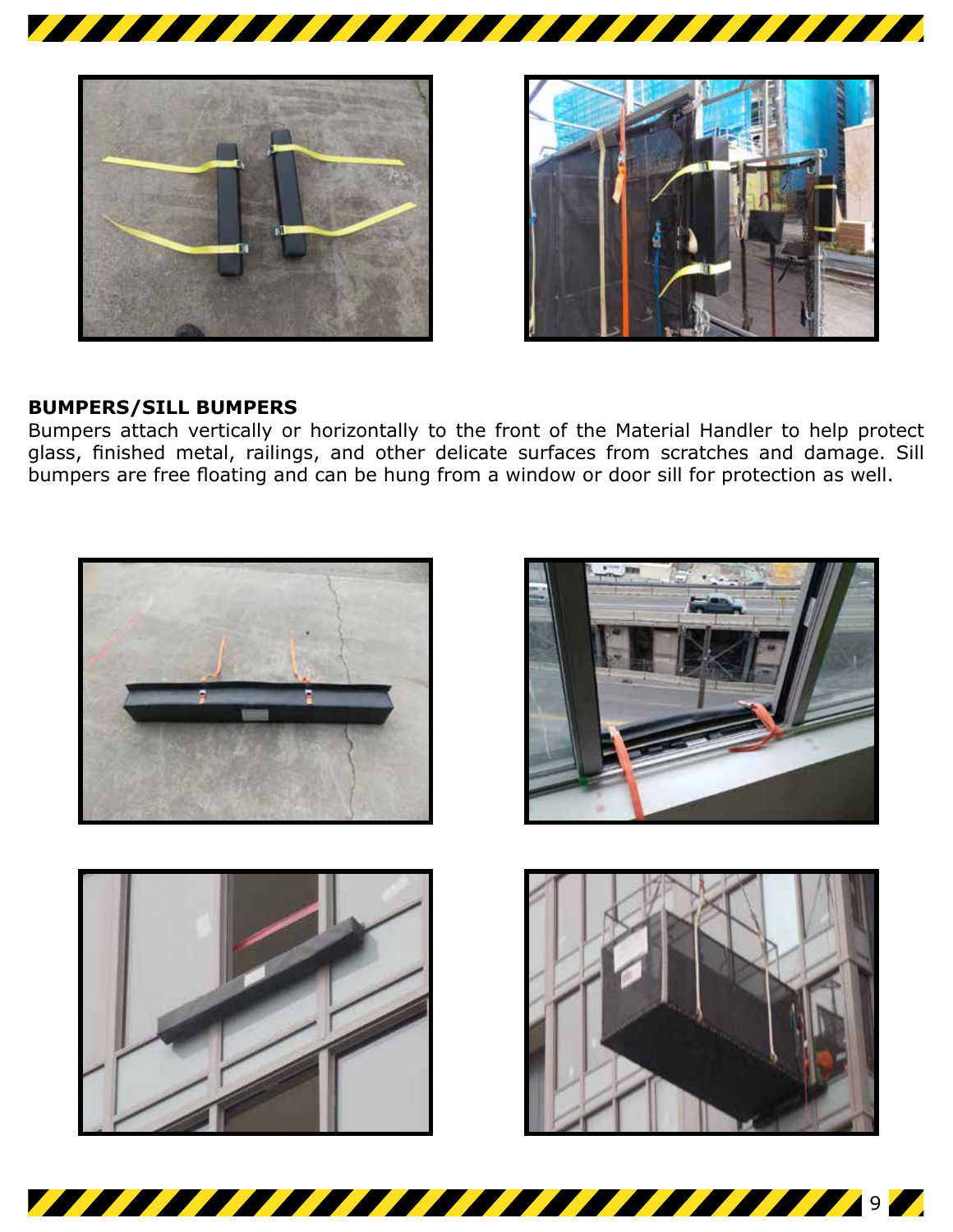

Dunnage keeps these objects from rolling to the back of the Material Handler putting workers at the unloading point at a disadvantage because they may have to step onto or into the Material Handler (neither of these actions are allowed) to reach or gain leverage on the object.

#### **DUNNAGE/BLOCKING**

When the Roller Pad is not being used, dunnage or blocking is important when moving large objects such as; windows, shower/tub kits, or doors.





#### **VERTICAL STABILIZER AND EXTENSION**

Material Handlers can also safely move a multitude of long objects including plumbing pipe, sprinkler system pipe, and baseboard/door trim.

The Vertical Stabilizer and Stabilizer Extension allow items up to 20' long and can move an entire floor of material in one pick. For objects 14' and under, the Vertical Stabilizer is used and for objects between 14' and 20' the Stabilizer Extension is added.

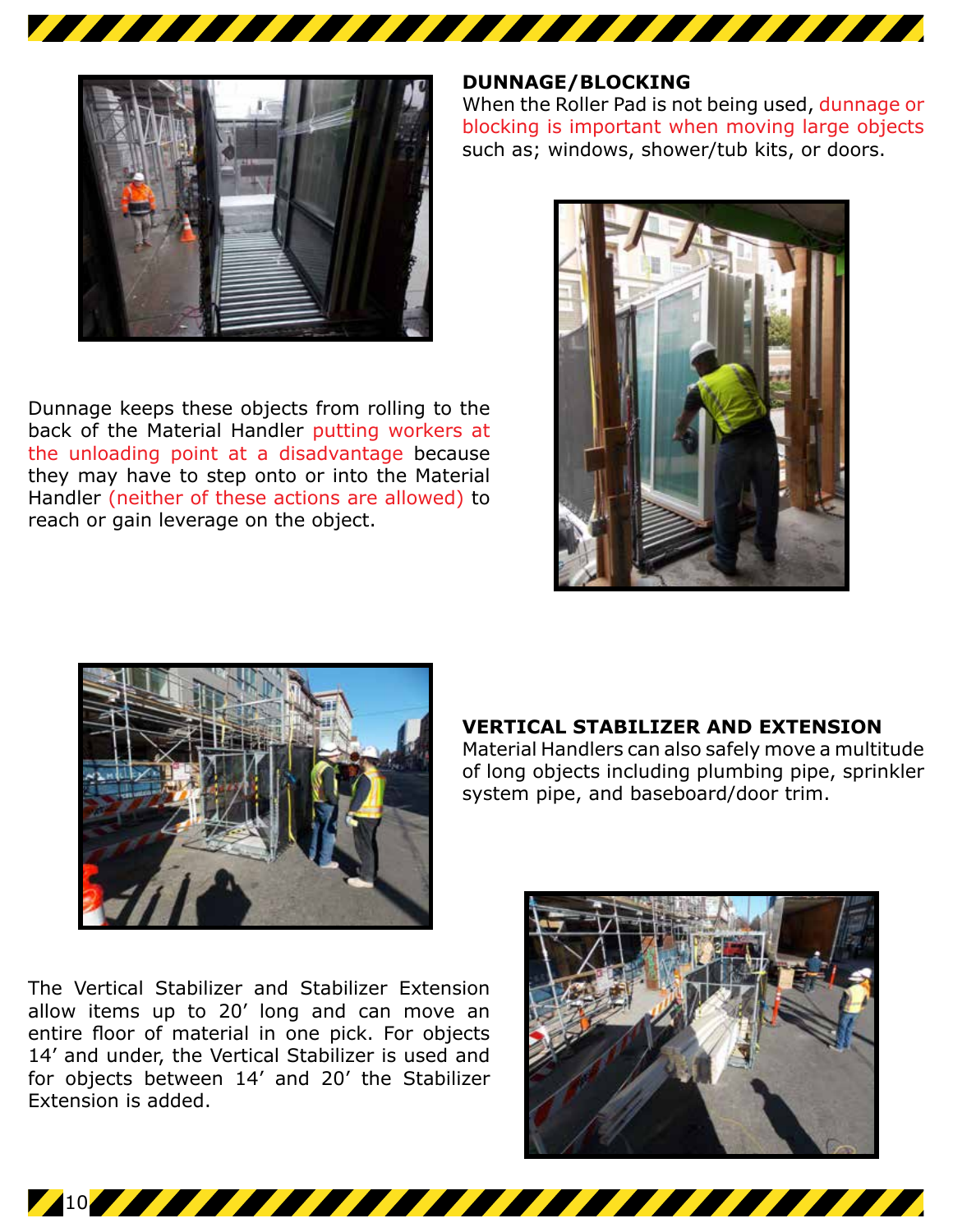

## **CRANETAINER STORAGE**

Each Cranetainer comes with two Securing Straps. When not in use on the jobsite, each Cranetainer should be cleaned, allowed to air dry, rolled up, and stored under cover.

11







#### **CRANETAINER ACCESSORIES**

All Cranetainers should have two Release/Tag Lines, Safety Pin, and Step Assist. Cranetainer System Release/Tag Lines are made 20' long for safe operation of the Cranetainer. Step Assists help workers safely enter and exit the Cranetainer. Safety Pins always have to be used when operating a Cranetainer.

DO NOT EVER OPERATE A CRANETAINER WITHOUT A SAFETY PIN. If the Safety Pin becomes lost or damaged, discontinue use of the Cranetainer immediately and contact Cranetainer System for a replacement.